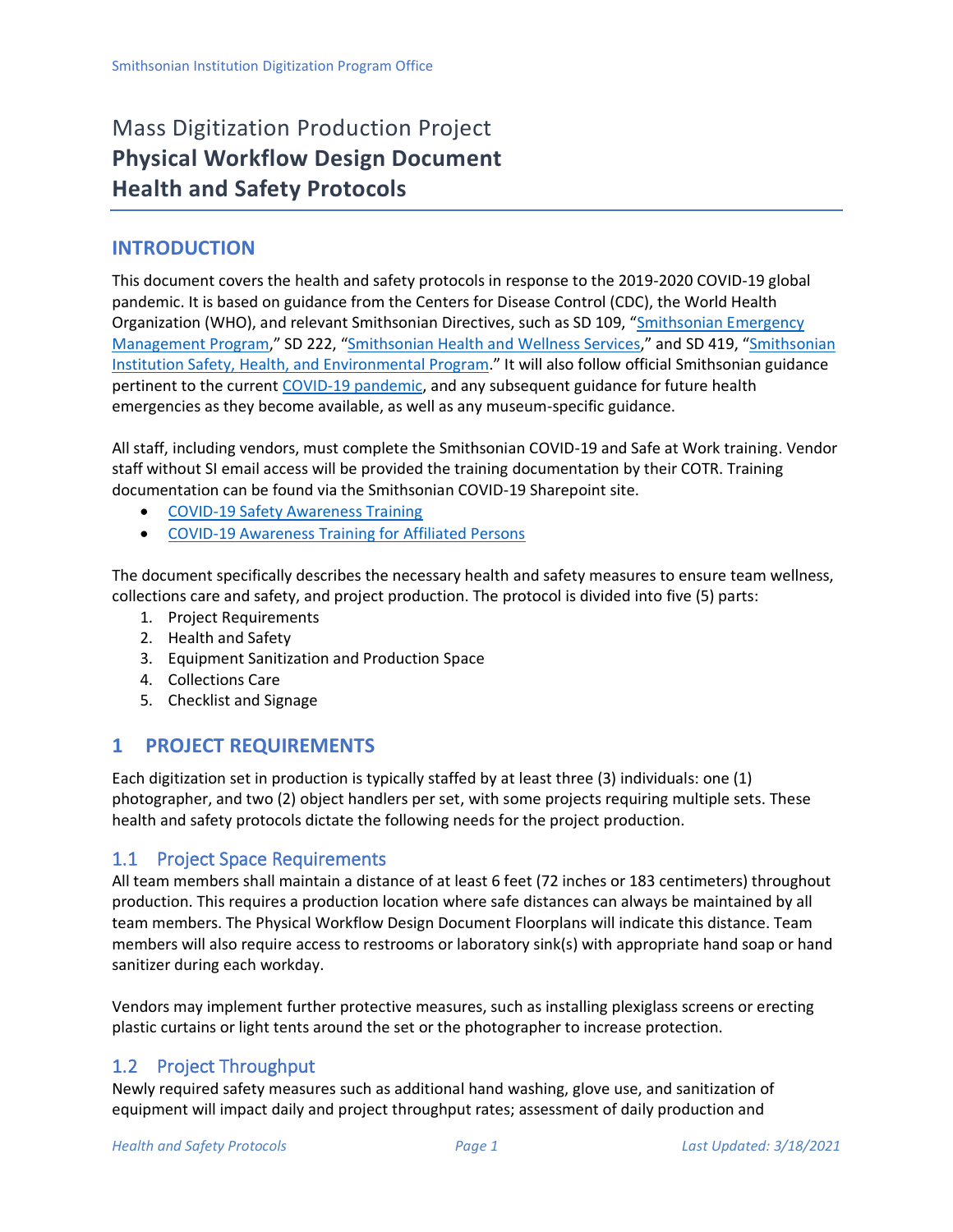associated cost will be monitored and discussed as needed during implementation of health and safety protocols.

### **2 HEALTH AND SAFETY**

### 2.1 Team Members Health

The health and safety of the project team members is the most important benchmark of the Health and Safety Protocols.<sup>1</sup> Team members should self-monitor for the following symptoms and emergency warning signs.

#### 2.1.1 Indication of Illness

Team members shall **not** come to work if they are sick, particularly if they have the following new or unusual for them symptoms:

- Fever or chills, or alternating chills and sweating
- Frequent cough (unlike seasonal allergies or smoker's cough)
- Shortness of breath or difficulty breathing
- Fatigue
- Muscle or body aches that are not exercise related
- Headache
- New loss of taste or smell
- Sore throat
- Congestion or runny nose
- Nausea or vomiting
- Diarrhea

Team members who develop the following "emergency warning signs" for COVID-19 should seek medical attention immediately:

- Trouble breathing
- Persistent pain or pressure in the chest
- New confusion or inability to arouse
- Bluish lips or face

Team members shall review the [Health Screening Questions for Employees](https://sinet.sharepoint.com/:b:/r/sites/COVID-19/Documents/COVID/Health%20Screening%20Questions_6-10-20.pdf?csf=1&web=1&e=A8cZAP) from the Smithsonian COVID-19 Response Team as guidance to determine if they are well enough to work.

All vendor team members shall immediately report any COVID-19 positive cases (as verified by a positive test result or diagnosis from a healthcare provider) for any of the team members working onsite in the production space to the DPO project manager. Team members will follow up with the project manager providing the results of any vendor-performed contact tracing for team members within 24 hours of becoming aware of the positive case. The project manager will then follow the appropriate steps to report the positive case to the SI COVID-19 Response Team.

<sup>1</sup> Symptoms and guidance from<https://www.cdc.gov/coronavirus/2019-ncov/symptoms-testing/symptoms.html> as of 20201007, and will be updated as needed.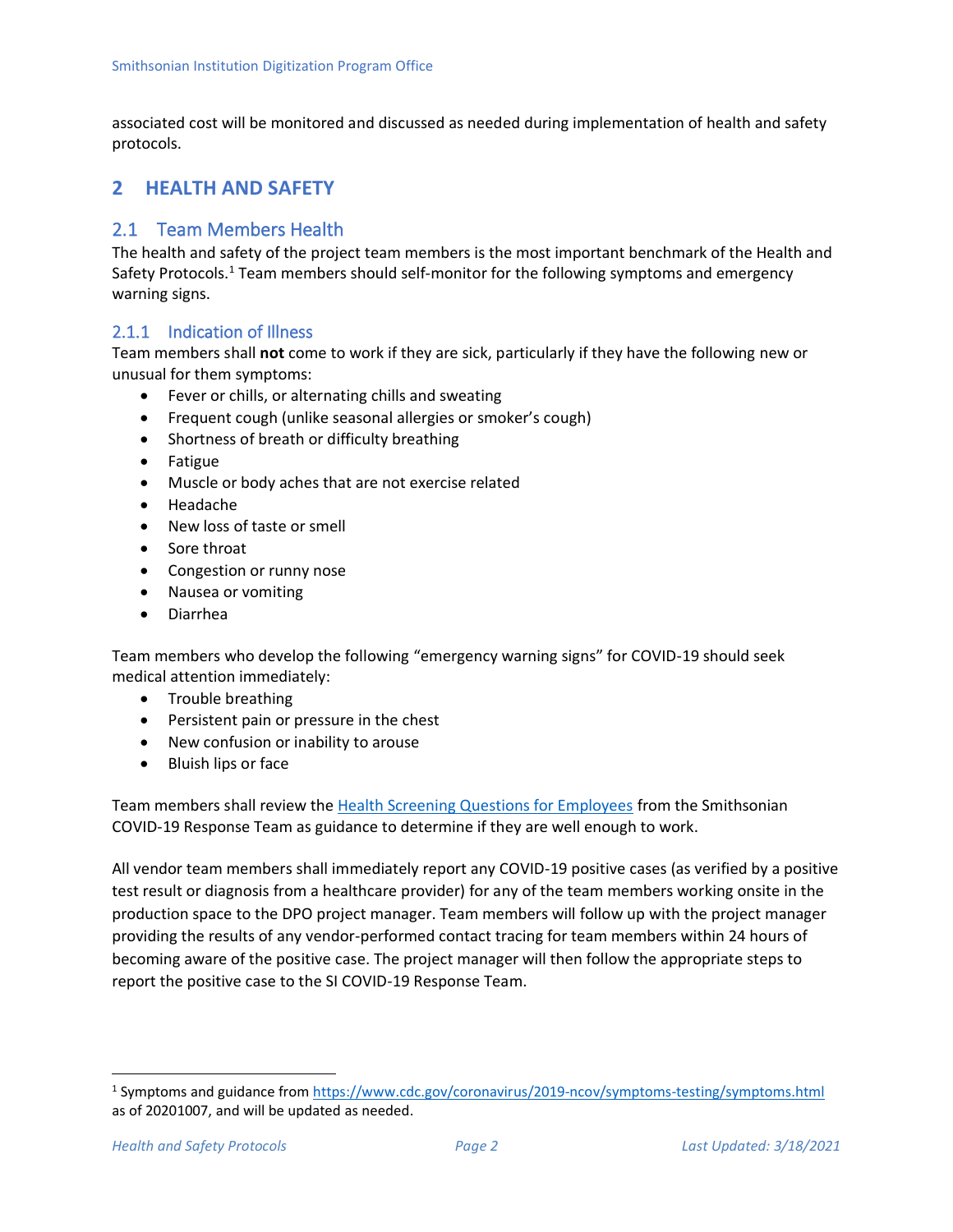Infected team members should remain offsite for the duration of the prescribed quarantine period. Questions around guidelines or appropriate actions should be addressed to [SI-CoronavirusInfo@si.edu.](mailto:SI-CoronavirusInfo@si.edu)<sup>2</sup>

#### 2.1.2 Team Health

To ensure the health and safety of individual team members, and those around them, team members shall:

- Cover nose and/or mouth with tissue or elbow if sneezing or coughing
- Refrain from touching face, particularly ears, nose and mouth

#### 2.1.3 Social Distancing

In an effort to reduce the potential spread of any germs, team members and museum staff onsite shall practice social distancing throughout project production. This includes:

- Maintain 6 feet (72 in or 183 cm) between individuals
- Do not congregate in one area, such as break spaces
- Do not shake hands, hug, or otherwise come into physical contact with other individuals
- Do not use other team members' phones, equipment or workspace; in the event it is necessary to do so, shared spaces and tools should be disinfected between uses, and hand hygiene performed
- Leave doors or windows open in production space during working hours, if possible

It is recommended to reduce the amount of "contact time" with shared spaces and objects, such as door handles, carts, etc., as well as reducing the number of individuals in the production space. When possible, team members should be allowed to move freely between production space, restrooms, and break areas without having to open and close doors or require additional museum staff assistance. When possible, collections for digitization should be available in production space without museum staff delivering and removing collections from the production space throughout the day.

### 2.2 Hand Hygiene

Hand washing is currently one of the most effective ways to mitigate the spread of germs and disease. Team members shall wash their hands frequently throughout the day, including:

- Upon entering the building/production space
- Before and after any breaks, including lunch
- Before putting on gloves at regular intervals of the Project Schedule see Section 3 of the Physical Workflow Design Document:
	- o First Morning Production
	- o Second Morning Production
	- o First Afternoon Production
	- o Second Afternoon Production
- After removing gloves from each production time as noted above
- When leaving the building

Thus, team members shall wash their hands at least eight (8) times throughout the course of the workday.

<sup>2</sup> Details for COTR COVID-19 Reporting Guidelines: [https://sinet.sharepoint.com/:b:/r/sites/COVID-](https://sinet.sharepoint.com/:b:/r/sites/COVID-19/Documents/COVID/COTR%20%20COVID-19%20Reporting%20Guidelines_6-2-20.pdf?csf=1&web=1&e=Na26at)[19/Documents/COVID/COTR%20%20COVID-19%20Reporting%20Guidelines\\_6-2-20.pdf?csf=1&web=1&e=Na26at](https://sinet.sharepoint.com/:b:/r/sites/COVID-19/Documents/COVID/COTR%20%20COVID-19%20Reporting%20Guidelines_6-2-20.pdf?csf=1&web=1&e=Na26at) as of 20200608 and will be updated as needed.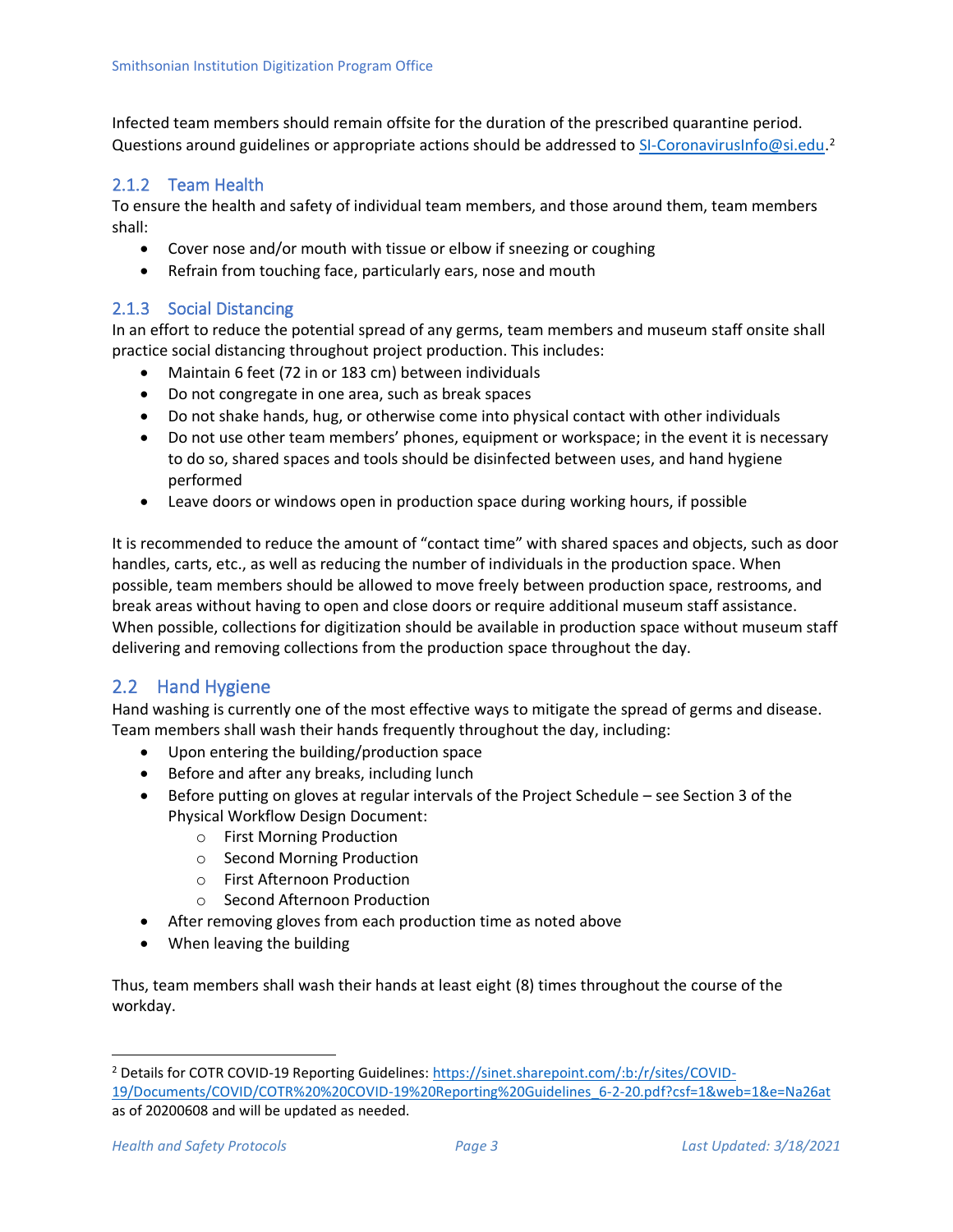Proper hand washing includes the following:

- Wet hands with clean, running water
- Apply soap
- Scrub hands for at least **20 seconds**, ensuring to lather the back of hands as well as fingers and under nails
- Rinse hands will under clean, running water
- Dry hands with clean towel or air dryer

With the approval of museum staff, alcohol-based hand sanitizer with at least 60% alcohol content can also be used throughout the workday.

### 2.3 Use of Gloves

After washing hands, gloves shall be put on immediately, and no surfaces shall be touched. Only collection items and production equipment shall be touched once gloves are on.

To properly put on gloves:

- Remove gloves from box
- Touch only the top edge of the cuff, corresponding to the wrist
- Put on first glove
- Take the second glove with the bare hand and touch only the edge of the cuff, corresponding to the wrist
- To avoid touching the skin of the forearm with the gloved hand, turn the external surface of the glove to be worn on the folded finger of the glove, to properly put glove on second hand
- Once gloves are on, hands shall **not** touch anything that is not part of the production set or the collection items

To remove gloves:

- Pick one glove at the wrist level to remove it, without touching skin of the forearm, and peel away from hand, turning the glove inside out
- Hold the removed glove with the gloved hand and slide the fingers of the ungloved hand inside between the glove and the wrist.
- Remove the second glove by rolling it down the hand fold into the first glove
- Once gloves are removed, they shall be immediately discarded into a trash bin that can be fully closed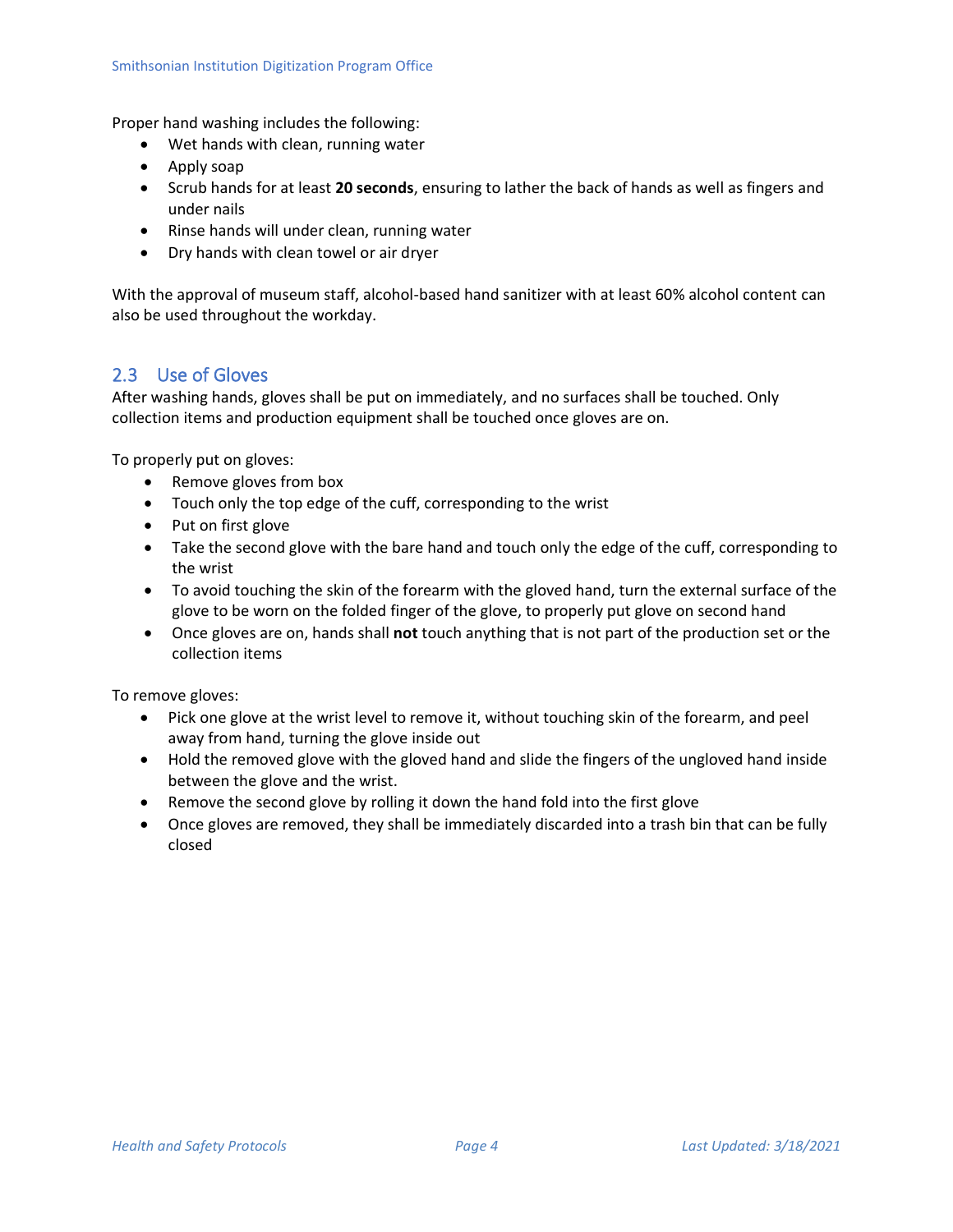

4. Then, perform hand hygiene by rubbing with an alcohol-based handrub or by washing with soap and water

**Figure 1: Technique for donning and removing non-sterile examination gloves<sup>3</sup>**

<sup>3</sup> From WHO, "Glove Use Information Leaflet," available at [https://www.who.int/gpsc/5may/Glove\\_Use\\_Information\\_Leaflet.pdf](https://www.who.int/gpsc/5may/Glove_Use_Information_Leaflet.pdf)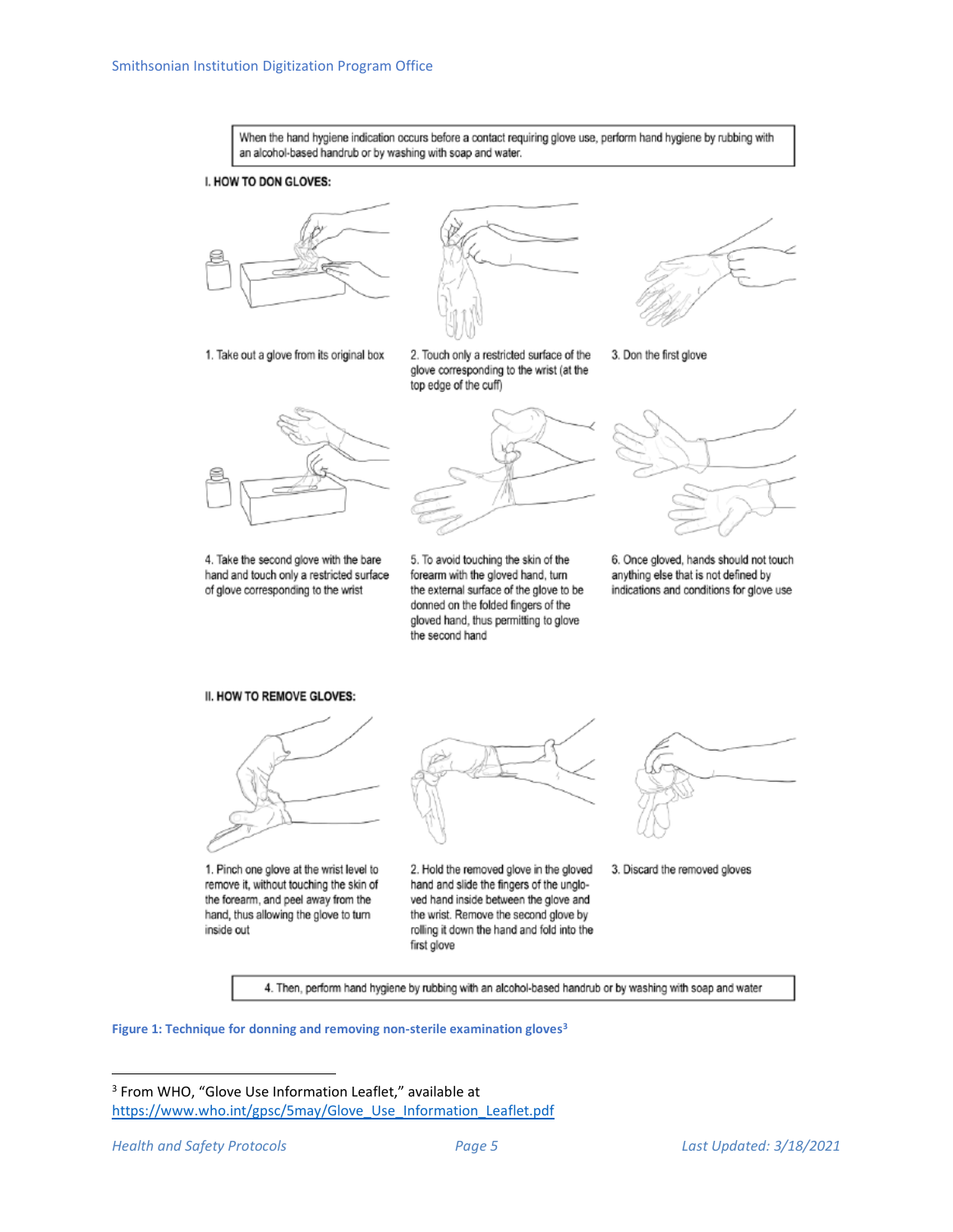Gloves shall be changed at least four (4) times throughout the course of the workday. Gloves shall be changed, and hands washed any additional times that team members require, such as bathroom breaks or if the gloves become dirty or torn.

# 2.4 Use of Community Protective Equipment (CPE) - cloth face masks

Current CDC guidance recommends wearing cloth face coverings in public settings where other social distancing measures are difficult to maintain. The purpose of recommending these cloth face coverings is to prevent the spread of the virus from people, who do not know they have it and do not have symptoms, to others. These face coverings, or Community Protective Equipment (CPE) can be routinely washed and reused throughout the pandemic.

Further, CDC specifically states that surgical masks and N-95 respirators (Personal Protective Equipment or PPE) are not to be used for this purpose. The rationale for this position is two-fold: it ensures that surgical masks and N-95 respirators continue to be reserved for healthcare workers and other frontline responders at high risk for contracting COVID-19; and unlike cloth masks that can be cleaned and used repeatedly, surgical masks and N-95 respirators have limited reuse and are not a long term solution for the general public.

#### 2.4.1 Proper wearing of  $CPE<sup>4</sup>$

To properly put on CPE:

- Wash hands before putting on face covering
- Put it over the nose and mouth and secure it under the chin
- Try to fit it snugly against the sides of the face
- Make sure regular breathing is easy to maintain

To properly remove CPE:

- Untie the strings behind the head or stretch the ear loops
- Handle only by the ear loops or ties
- Fold outside corners together
- Be careful not to touch eyes, nose, and mouth when removing and wash hands immediately after removing

Cloth face coverings, or CPE, should be worn for the duration of the workday and should be replaced with a clean covering should they become soiled or torn. CPE should be washed after each workday of wear.<sup>5</sup>

# **3 EQUIPMENT SANITIZATION**

To further ensure the health and safety of team members, project equipment shall be cleaned daily, at the beginning and end of each production day. Electronic equipment and other high-touch hard surfaces require an alcohol-based disinfectant with at least 70% alcohol.

<sup>4</sup> Guidance from [https://www.cdc.gov/coronavirus/2019-ncov/prevent-getting-sick/how-to-wear-cloth-face](https://www.cdc.gov/coronavirus/2019-ncov/prevent-getting-sick/how-to-wear-cloth-face-coverings.html)[coverings.html](https://www.cdc.gov/coronavirus/2019-ncov/prevent-getting-sick/how-to-wear-cloth-face-coverings.html) as of 20200807 and will be updated as needed

<sup>5</sup> Guidance from [https://www.cdc.gov/coronavirus/2019-ncov/prevent-getting-sick/how-to-wash-cloth-face](https://www.cdc.gov/coronavirus/2019-ncov/prevent-getting-sick/how-to-wash-cloth-face-coverings.html)[coverings.html](https://www.cdc.gov/coronavirus/2019-ncov/prevent-getting-sick/how-to-wash-cloth-face-coverings.html) as of 20200609 and will be updated as needed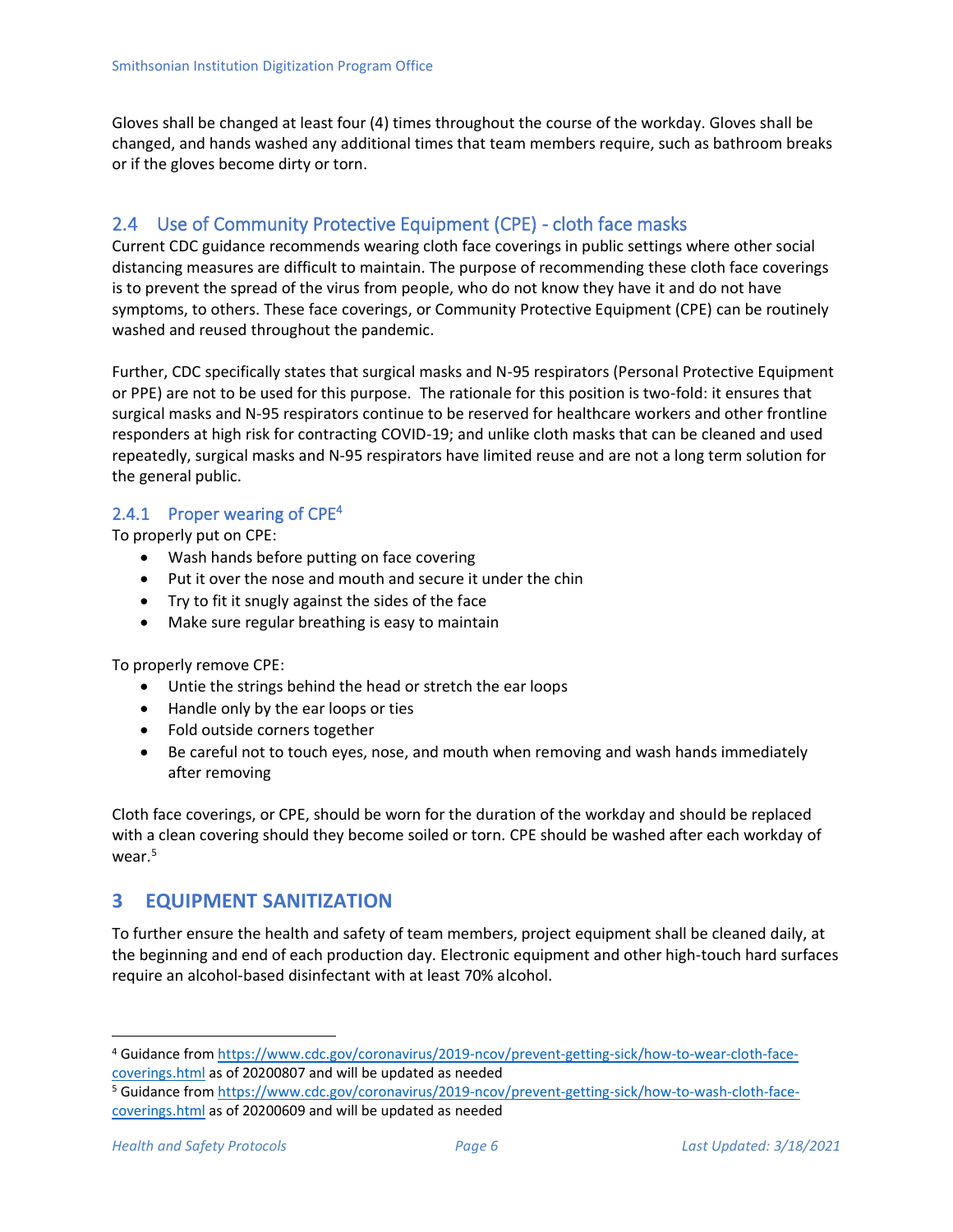Equipment cleaning includes the following:

- Wiping down all surfaces with alcohol disinfectant wipes, including carts, chairs, computers, keyboards, mouse, lights, camera back, sneeze guards, and any other equipment regularly handled by team members
- Follow manufacturer's instructions for all cleaning and disinfection products such as concentration, application method and contact time
- Any equipment that may be harmed by an alcohol disinfectant, such as camera lenses, shall be wiped down with a clean, single use cloth, or using a safe alternative solution<sup>6</sup>
- Disinfectant supplies shall be approved by museum collections staff to ensure safety to collection items and storage space

# **4 COLLECTIONS CARE**

### 4.1 Collections Care Collaboration

As with all MDPP, safety and care of collections is of the utmost importance. No enhanced health and safety measures should endanger the collections, and all health and safety measures shall be discussed and agreed upon with museum staff before production begins. Any substitutions or changes necessary to ensure safety of the Items will be documented and agreed upon by DPO, the museum, and the vendor.

#### 4.2 Collections Quarantine

Certain Items may benefit from a quarantine period before or after digitization, which may include freezing, CO2 bubble use, or other collections management techniques to kill germs or pests. DPO and museum staff will discuss, and document use of collections quarantine as appropriate.

# **5 CHECKLIST AND SIGNAGE**

#### 5.1 Health and Safety Protocols Checklist

The checklist found in Appendix A, "MDPP Health and Safety Protocols Checklist" may be utilized for large scale projects with multiple sets and teams, or as needed. When the MDPP Health and Safety Protocols Checklist is deemed necessary, each team member must track hand washing and glove changes by providing times and their initials for each hand washing and glove change. Equipment sanitization shall be tracked with the time cleaning is performed and the initials of the team member performing the cleaning. The DPO Project Manager will review and collect the checklists at the end of each week and retain.

#### 5.2 Signage

The "COVID-19 Awareness" posters published by the Smithsonian must always be displayed in the production space. Full resolution posters can be found at the Smithsonian [COVID-19 response page on](https://sinet.sharepoint.com/sites/COVID-19)  [Sharepoint.](https://sinet.sharepoint.com/sites/COVID-19)

<sup>6</sup> Safe alternative disinfecting solutions should be those included on the Environmental Protection Agency (EPA) List N: *Disinfectants for Use Against SARS-CoV-2*, which can be found at [https://www.epa.gov/pesticide](https://www.epa.gov/pesticide-registration/list-n-disinfectants-use-against-sars-cov-2)[registration/list-n-disinfectants-use-against-sars-cov-2](https://www.epa.gov/pesticide-registration/list-n-disinfectants-use-against-sars-cov-2)